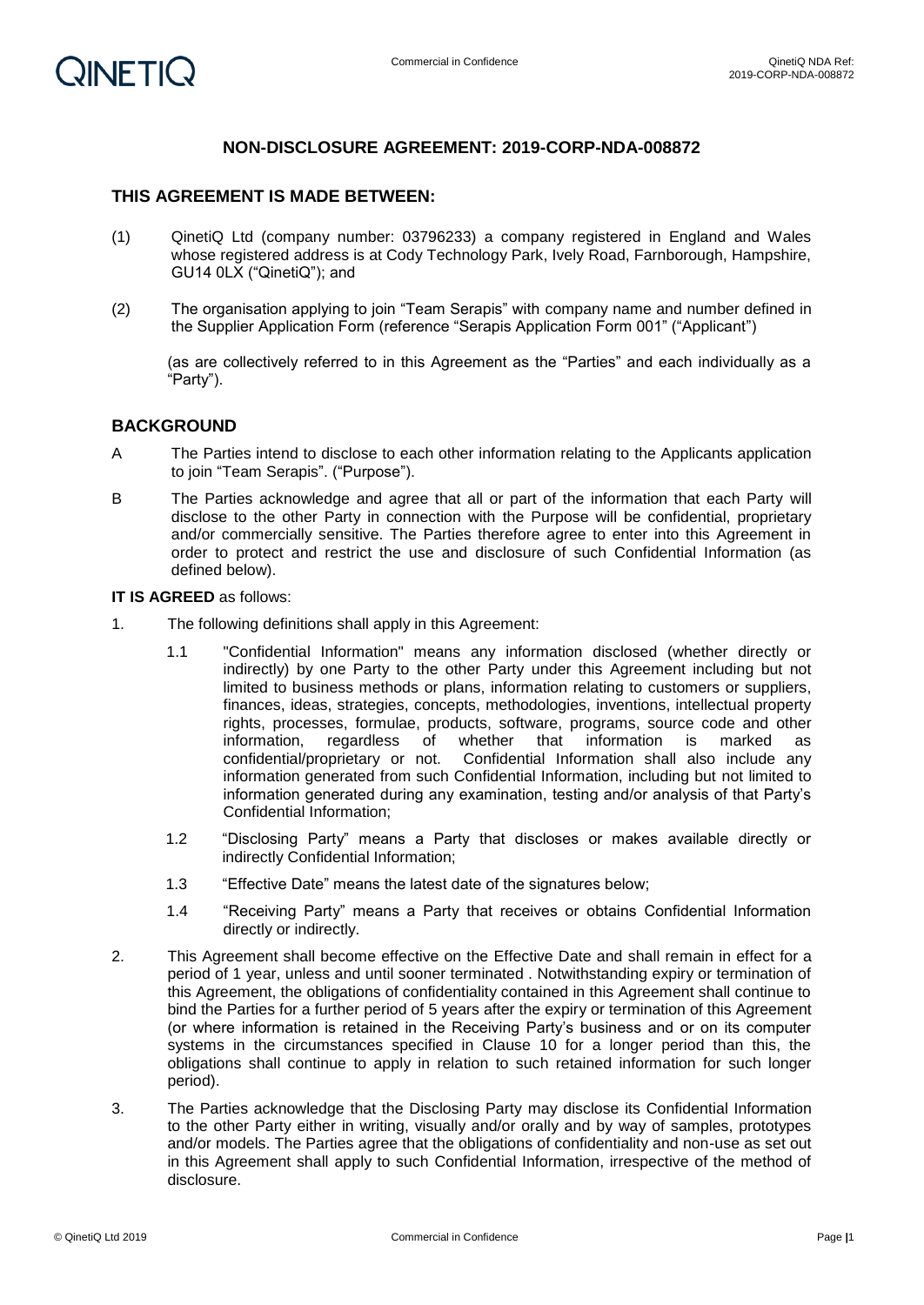

- 4. In consideration of the provision of Confidential Information by the Disclosing Party to the Receiving Party, the Receiving Party shall:
	- 4.1 keep confidential the Disclosing Party's Confidential Information;
	- 4.2 only use the Disclosing Party's Confidential Information to carry out the Purpose;
	- 4.3 maintain a record of the Confidential Information it receives including the date of receipt;
	- 4.4 Not Applicable;
	- 4.5 not disclose any of the Disclosing Party's Confidential Information to any third party (including any subcontractor, parent company or subsidiary of the Receiving Party or any subsidiary of such parent company or any contractor of the Receiving Party), without the prior written permission of the Disclosing Party; and then always on the condition that it first binds the third party by obligations of confidentiality and non-use in respect of the disclosed Confidential Information which are no less onerous than the confidentiality and non-use obligations imposed on the Receiving Party under this Agreement;
	- 4.6 not copy or reproduce any of the Confidential Information except as reasonably necessary for the Purpose (and, for the avoidance of doubt, any such copies of Confidential Information or any part thereof shall be held to be Confidential Information for the purposes of this Agreement);
	- 4.7 only allow access to the Disclosing Party's Confidential Information to those of its employees, directors, officers who strictly need to see and use it for the Purpose; and
	- 4.8 use at least the same degree of care to protect the use and/or disclosure of the Confidential Information as it uses to protect its own proprietary information (subject to the Receiving Party using at least a reasonable level of care to prevent unauthorised use and/or disclosure).
- 5. Confidential Information shall not include any information which:
	- 5.1 the Receiving Party can prove was lawfully in its possession before the information was disclosed to it by the Disclosing Party; or
	- 5.2 is or becomes generally available to the public other than as a result of its disclosure by the Receiving Party in breach of this Agreement or of any other undertaking of confidentiality addressed to the party to whom the information relates, noting that Confidential Information of a technical nature will not be deemed to be in the public domain merely by virtue of the principles of the technology concerned being in the public domain; or
	- 5.3 the Receiving Party can prove was independently developed by it without reference to the Confidential Information; or
	- 5.4 was, is or becomes available to the Receiving Party in writing without any obligations of confidentiality by a third party who is not in breach of any duty of confidentiality in doing so

PROVIDED THAT if any part of the Confidential Information falls within any one of the above exceptions, the remainder shall continue to be subject to the restrictions of this Agreement.

- 6. The Receiving Party shall not be in breach of this Agreement by its disclosure of the Confidential Information to the extent that such disclosure is required by law and/or the rules of any recognised stock exchange or other regulatory authority, on condition that the Receiving Party:
	- 6.1 gives the Disclosing Party the earliest possible notice of such a requirement to disclose; and
	- 6.2 takes full advantage of any available exemptions from the requirement to disclose; and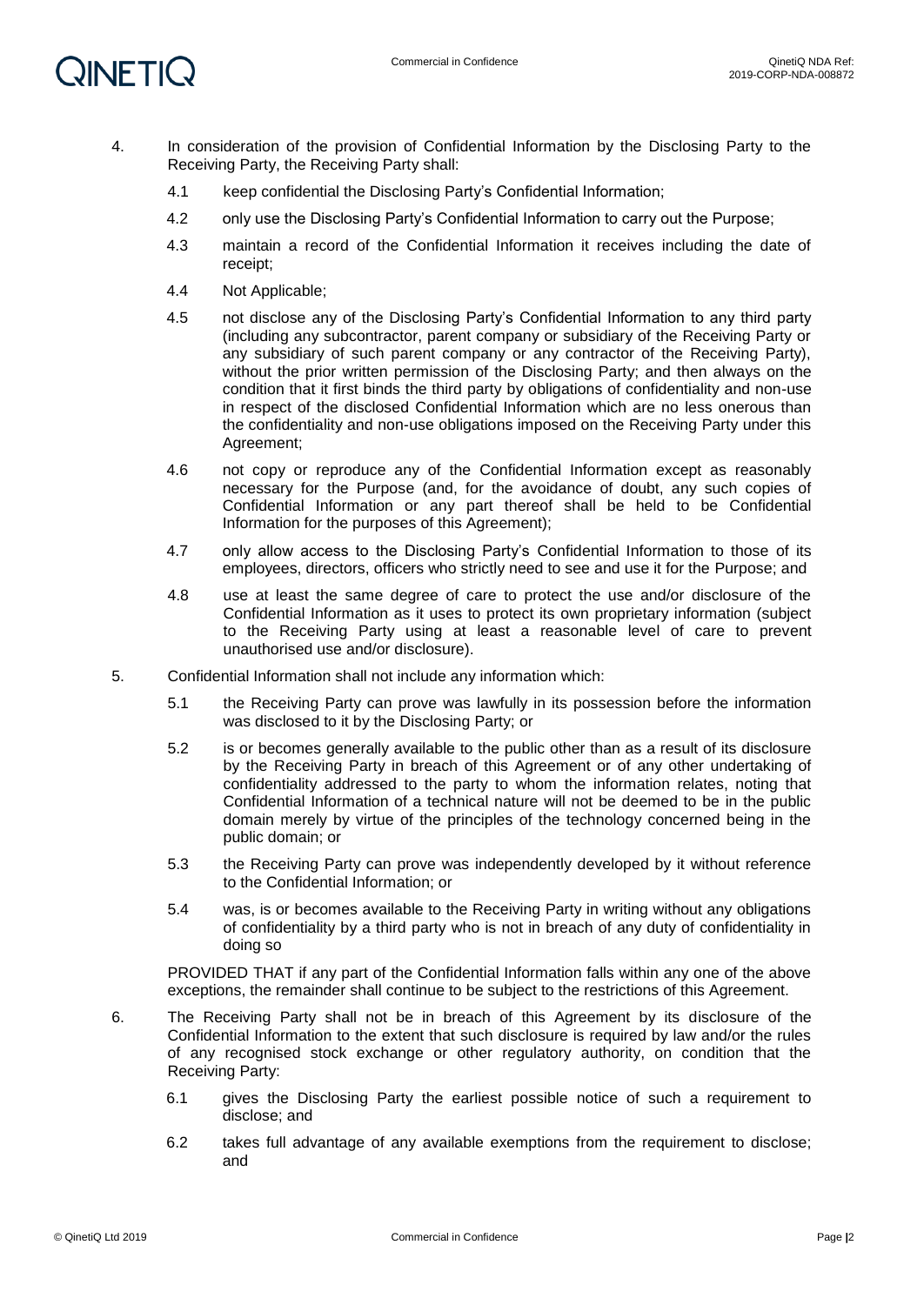# **QINETIQ**

- 6.3 notwithstanding the provisions of Clause 6.2, if the Receiving Party is obliged to disclose, it only discloses such Confidential Information as is strictly required in order to comply with its legal obligations.
- 7. For the purposes of this Agreement, the following points of contact listed below shall be responsible for the day-to-day management and operation of this Agreement. Each Party may change or replace a point of contact by notifying the other Party in writing:-

On behalf of: QinetiQ Ltd **Name**: Stewart Smith **Position: Procurement Campaign Lead Address**: Cody Technology Park, Ively Road, Farnborough, Hampshire, GU14 0LX **Telephone number**: 07825356115 **Email address**: sjsmith1@qinetiq.com

On behalf of: the Applicant **The Business contact defined in the Applicants signed application form.** 

- 8. Not Used
- 9. If the Receiving Party becomes aware of any unauthorised use and/or disclosure of the Disclosing Party's Confidential Information, the Receiving Party must immediately:
	- 9.1 inform the Disclosing Party of all the circumstances surrounding the unauthorised use and/or disclosure; and
	- 9.2 take all reasonable steps to prevent any further unauthorised use and/or disclosure.
- 10. At the request of the Disclosing Party (which request may be made at any time during the term of this Agreement or following its expiry or termination), the Receiving Party shall promptly deliver up to the Disclosing Party all documents, material and/or other media which may be in its possession, power or control (or the relevant parts thereof) which comprises or contains any part of that Disclosing Party's Confidential Information and permanently delete such information from its business or computer systems. Where it is not reasonably practicable to remove all traces of the Disclosing Party's Confidential Information from its business and computer systems, then the Receiving Party shall take reasonable steps to restrict access to the information, and any residual Confidential Information will continue to be governed by this Agreement, for so long as the information is retained on the business and computer systems, but the Receiving Party shall have no further right to use such Confidential Information. The Receiving Party may retain one complete copy of the Disclosing Party's Confidential Information solely for legal audit purposes.
- 11. All third party rights are excluded and no third party shall have any right to enforce or rely upon the provisions of this Agreement.
- 12. No Party may assign its rights and/or obligations under this Agreement to any third party (whether in whole or in part) without the prior written consent of the other Party
- 13. Nothing in this Agreement shall place a Party under any obligation to disclose or receive Confidential Information to or from the other Party.
- 14. The Receiving Party acknowledges and agrees that it does not acquire by implication or otherwise any right, title and/or interest in the Confidential Information except the rights of use and disclosure that are expressly set out in this Agreement.
- 15. The Disclosing Party warrants that it has the right to disclose the Confidential Information to the Receiving Party and to authorise the Receiving Party to use such Confidential Information for the Purpose. No other warranty, guarantee or assurance is given by the Disclosing Party in relation to its Confidential Information, including (without limitation) in relation to the accuracy, completeness or suitability for use of the Confidential Information.
- 16. Each Party agrees to comply with all applicable export control laws and regulations and security laws and regulations for the handling of classified information. This obligation is subject to the Disclosing Party obtaining and retaining any necessary export licences and acting diligently in bringing any such export or security requirements and changes to those